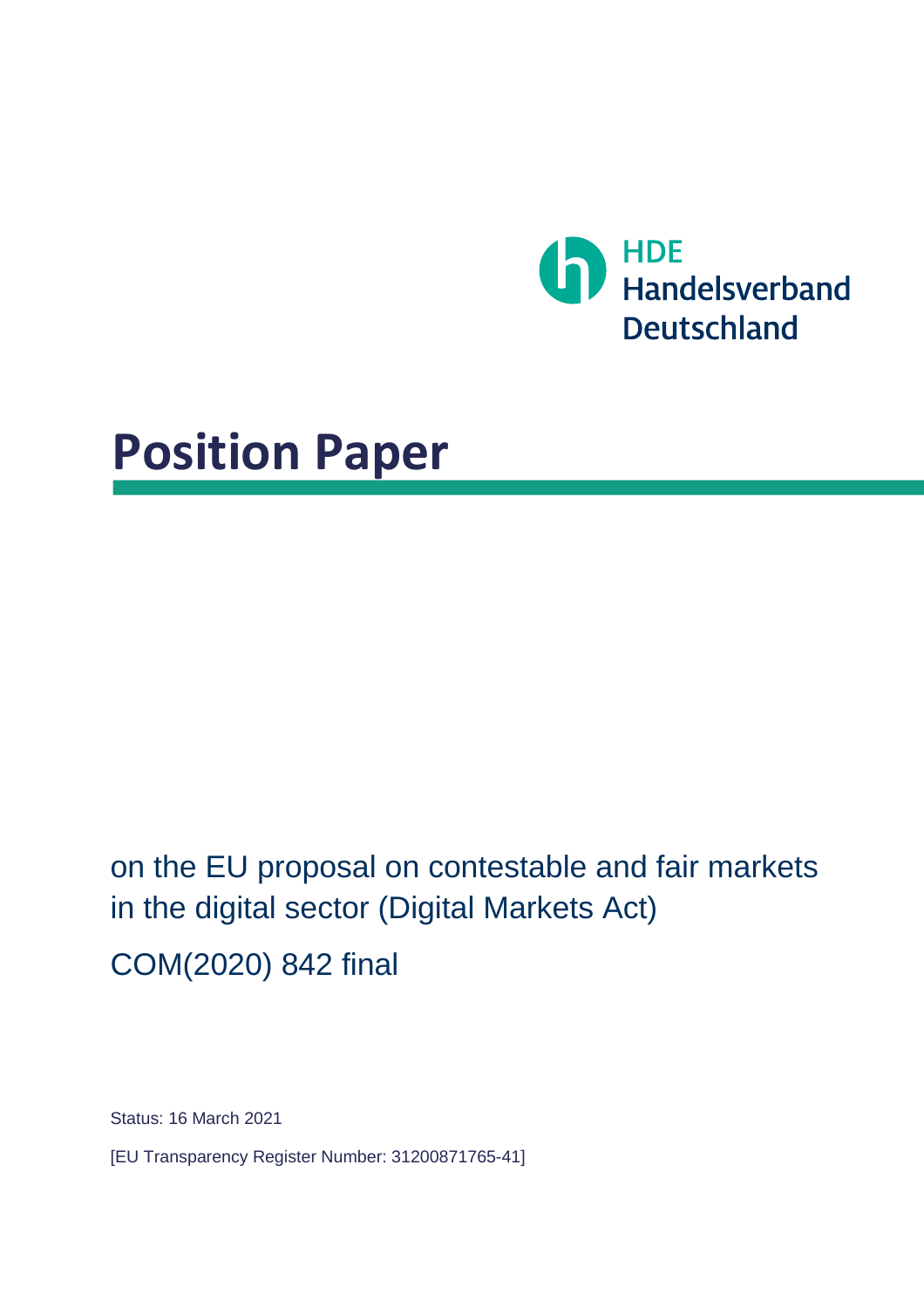

# 1. Background

The German Retail Federation (Handelsverband Deutschland - HDE) is thankful for the opportunity to comment on the proposal for a Digital Markets Act (DMA). With this proposal, the European Commission wants to close gaps in existing EU law that have become apparent in the enforcement of competition rules in order to "enable enforcement measures to maintain competitive markets". This is intended to address structural competition problems better and earlier, because the Commission believes that these problems cannot be solved (effectively) with the existing competition framework. The DMA is aimed only at very large companies that have been identified as so-called "gatekeepers" and defines certain behaviours that they must proactively implement.

The way the DMA works follows three central elements: 1) First, the gatekeepers concerned are to be identified based on (predominantly) quantitative criteria. 2) These gatekeepers then have to follow a comprehensive catalogue of obligations ("Dos and Don'ts"). 3) This framework is supplemented by a market investigation tool (on the basis of the original New Competition Tool). The role of the enforcement authority is assumed solely by the European Commission.

## 2. Position

To remain globally competitive, retailers need a regulatory framework that supports strong European retail and wholesale ecosystems in a digital environment, providing them with legal certainty and incentives to invest in robust omnichannel strategies. Today's markets - and digital markets in particular - are evolving rapidly, with new services and business models emerging all the time. It is therefore crucial that any potential policy intervention aimed at addressing specific business practices is clearly focussed and does not inadvertently stifle innovation.

Hence, we support the Commission's goal of ensuring fair and competitive markets. Competition is essential for innovation and consumer welfare. In principle, we therefore believe that the existing regulatory instruments would be sufficient to continue to achieve these goals. Thus, we see a need for improvement in specific areas with regard to the present proposal. In addition, in the further procedure it is important not to leave the narrow corridor of possibilities which the Commission has set for itself and the other institutions with the choice of legal basis.

The following points are of central importance for HDE and will be detailed in the further course of this position paper:

 Numerous exceptions have been integrated into the scheme for designating gatekeepers, which allow the Commission to take action against companies that do not or not yet meet the (quantitative) criteria. This weakens legal certainty and increases the potential for misuse of the instrument. Therefore, the scope of the DMA and the resulting powers of the Commission should be clearly limited to the companies defined under Article 3(2).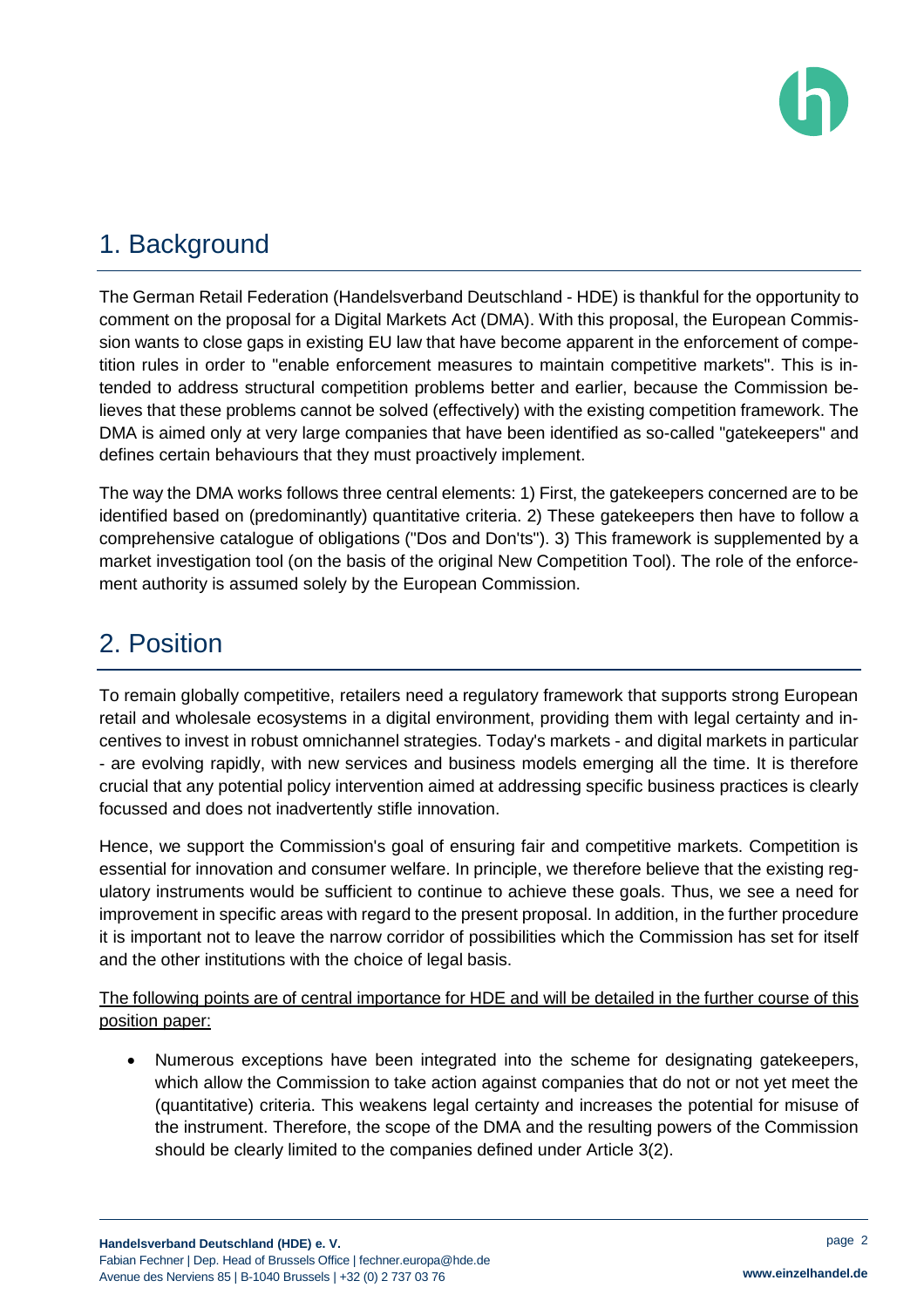

- When calculating the active monthly users of gatekeeper platforms, it should be noted that these must actually be active users who use the platform in question continuously or on a repeated basis and not just once and consequently having become non-active users.
- The separation of the catalogues of obligations in Articles 5 and 6 appears artificial, incomprehensible and not expedient. We therefore demand an actual differentiation of the catalogues and a regulated procedure that determines when exactly and under what conditions, for which type of gatekeeper the Article 6 obligations also apply. In principle, the applicability of individual obligations, which are obviously tailored to specific industries, to all gatekeepers should be strongly questioned.
- We consider it extremely questionable that the list of obligations can be extended by the Commission by means of a delegated act. Also in view of the far-reaching consequences that additional obligations may have for the companies concerned, we therefore call for an update of the list of obligations to be subject to the ordinary parliamentary procedure, including an appropriate transition period for each individual adjustment.
- We are particularly critical of certain prohibitive practices:
	- $\circ$  For example, the requirement in Article 5(c) would degrade online marketplaces to mere advertising platforms and take away the incentive for operators to invest in setting them up. It would also run counter to the aspirations of the Digital Services Act.
	- $\circ$  The use of self-preferencing is recognized in the retail industry, both online and offline, as an efficiency-enhancing and pro-competitive practice. Therefore, a blanket ban is inappropriate. Rather, a case-by-case assessment is required to evaluate the impact of such practices in the specific situation.
	- $\circ$  With regard to Article 6(1), it should be clarified that search functions in online stores are not to be equated with online search engines and may therefore not fall within the scope of this provision.
- The limited framework for the market investigation tool should be maintained in the further procedure, especially against the background of the fragile legal basis.
- When imposing remedial measures, the principle of proportionality should be strictly observed and appropriate safeguards should be put in place. We see good approaches to this in the present proposal, which must be preserved in the course of the procedure.
- The transitional period from the entry into force of the regulation to its applicability should be extended to at least 24 months.

## a) General Regulatory Approach

Online platforms are drivers of digitization and of the associated benefits for competition and consumers. We are therefore critical of the Commission's approach of generally defining such companies as regulatory addressees. This takes insufficient account of the diversity of business models. De facto regulation under competition law (see below) should continue to be based on the proven concept of market dominance.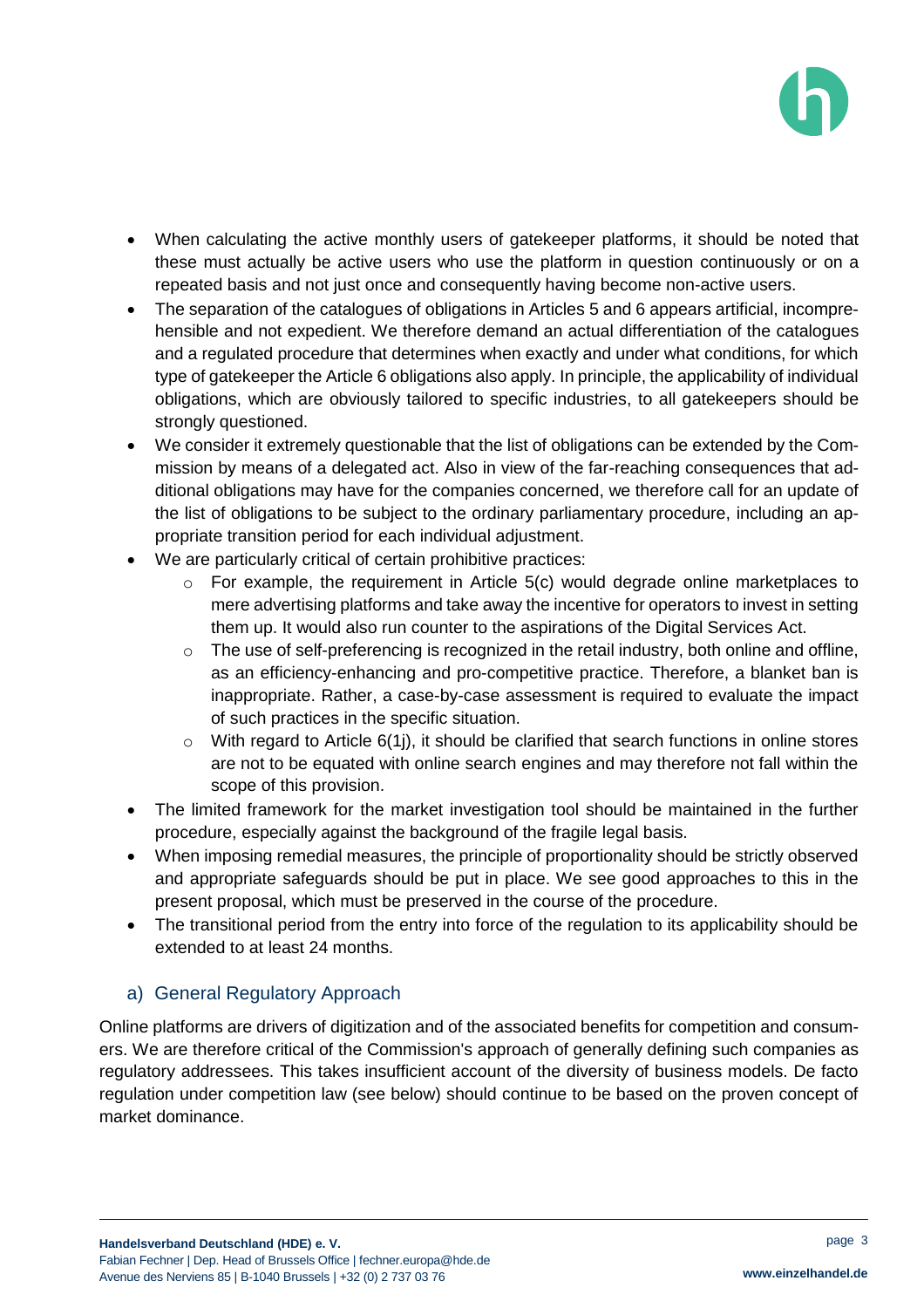

Furthermore, we doubt that it is necessary to draw up a catalogue of prohibited practices without subjecting the Commission to the obligation to examine the actual competitive - including possible efficiency-enhancing - effects of the practices in the specific individual case. At most, we can recognize such a mechanism for the obligations under Article 6, but not for those under Article 5 (see in detail under d)). Regulation of certain types of conduct should only be possible to the extent necessary in a specific case - also in view of any justifications to be taken into account in favour of the regulated company - to deal with any negative effects on the market and should always be based on due process. An impact test-based approach would also be in line with the recommendations of the expert report to the Commission on "Competition Policy for the Digital Era".

Any regulatory intervention against such companies requires a determination of specific (anti-competitive) illegal behaviour to be proven on a case-by-case basis. General prohibitions prevent such a case-by-case assessment. Also in view of the heterogeneity of the various business models of online platforms, such general bans should be rejected, not least because there is no firm basis for assuming that certain conduct by such companies is always anti-competitive and should therefore be banned regardless of the circumstances of the individual case.

Any government action should aim to avoid unintended consequences and ensure that market players continue to have incentives to research, develop and grow organizationally. The mere fact that a company is successful and large is not a sufficient reason to take drastic measures.

#### b) Legal Basis

The Commission fears diverging national regulations and a fragmentation of the internal market. Against this background and taking into account the cross-border nature of the core platform services provided by gatekeepers, the Commission sees a need for harmonization (see Recitals 6-9) and accordingly uses Article 114 TFEU as the legal basis. Thus, the DMA is primarily intended to serve as an instrument to enforce gatekeeper regulations uniformly throughout the internal market - and not as a competition instrument, for the adoption of which unanimity in the Council of Ministers would be required and the European Parliament would play a much smaller role.

De facto, this creates competition law under the guise of internal market law - as was already the case with the P2B Regulation 2019/1150/EU. This is supported by the parallels to national initiatives in the field of competition law e.g. the recent amendment to the German Competition Act, the specific references to the latter as the origin of the need for harmonization, and the indication that the Regulation aims to "supplement the enforcement of competition law" (Recital 9), thus leaving Articles 101 and 102 TFEU and national competition laws untouched. Against this background, there are doubts as to whether the current DMA draft and any further amendments in the further course of the legislative process are based on a sufficient legal foundation and can withstand judicial review. The rejection of the two previous DMA drafts by the Regulatory Scrutiny Board due to insufficient legal basis already reveals that these doubts are not unjustified.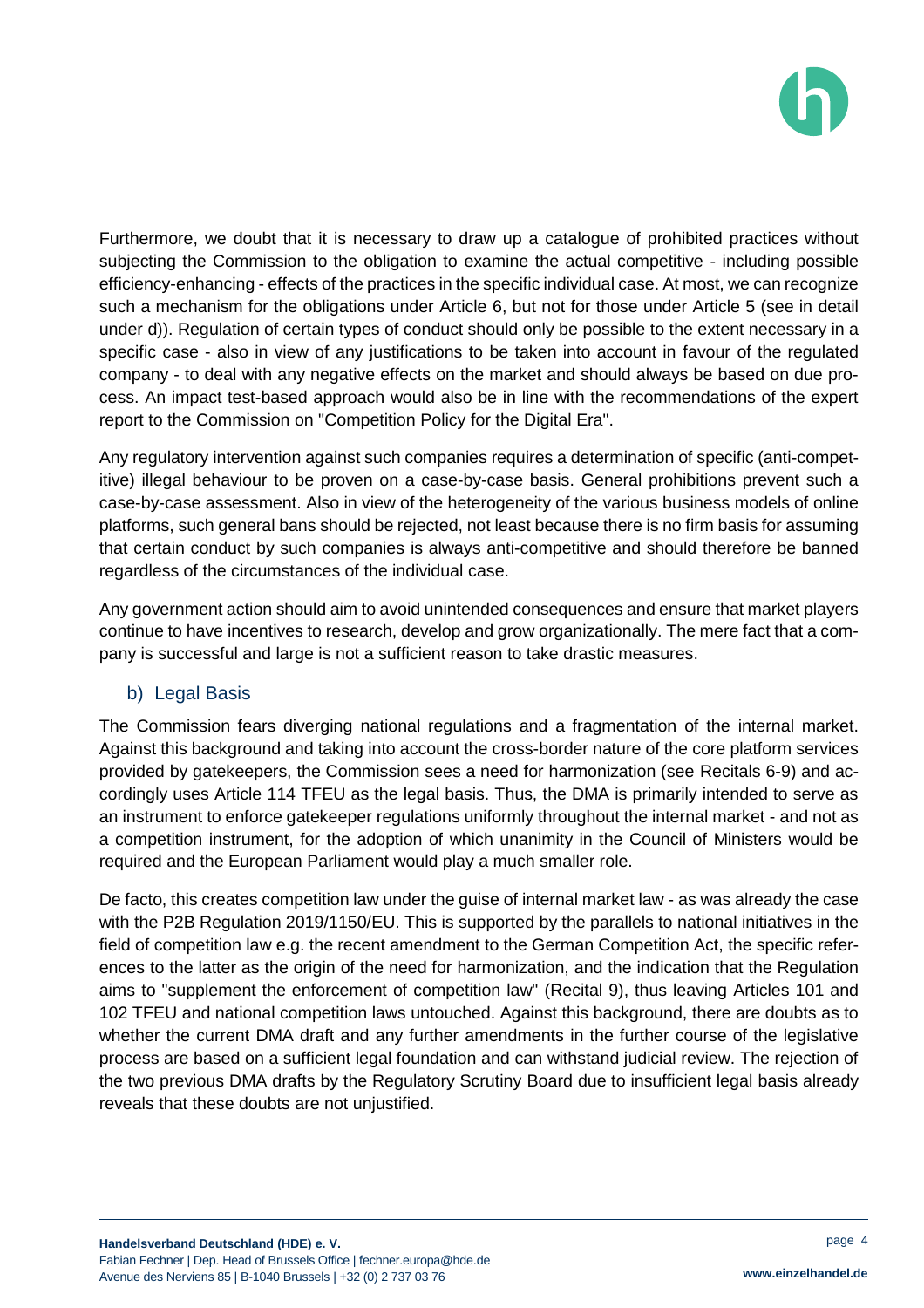

Therefore, in the further course of the procedure, the legislator must at least ensure that the final version of the DMA does not go beyond the declared objective of preventing regulatory fragmentation in the internal market.

#### c) Scope / Designation of Gatekeepers (Art. 3)

In our original position paper, we had already called for the scope to be narrowly defined and to focus exclusively on areas where competition problems have been observed that cannot be solved by milder means (e.g., interim measures and proceedings under Articles 101 and/or 102 TFEU). We therefore welcome that the application is limited to a small number of very large global players and that the DMA focuses on markets where competition is limited, e.g. due to lock-in effects. Furthermore, a new instrument should only be applicable in cases where there is a cross-border dimension and not to purely national situations. This has been taken into account insofar as a core platform service must be offered by a gatekeeper in at least three Member States to fall within the scope, which we consider positive. Furthermore, we welcome the fact that gatekeepers are to be defined uniformly across the EU and that a regulation was chosen for the purpose of full harmonization.

Specifically, the proposal defines gatekeeper platforms as companies that play a particularly important role in the internal market due to their size and importance for (business) users, that offer at least one so-called "core platform service" (Art. 2(2); such as search engines, social networks, certain messenger services, operating systems and online intermediary services) in a B2C or B2B relationship (Art. 1(2)) and that have a permanent, large user base in several EU countries.

Firstly, it should be critically noted that this link to "core platform services", especially with regard to "online intermediation services", also covers companies for which such a service is closely and inseparably connected to physical infrastructures. This creates the risk that the DMA - unintentionally - also subjects retail companies to greater regulation if they market their own logistics infrastructure via their online intermediation service. The definition of "online intermediation services" in Article 1.5 should therefore be restricted to cover only services whose core activity is primarily characterized by the processing of data and not by the operation of physical infrastructures.

In detail, there are three essential cumulative criteria by which a company falls within the scope of application of the DMA:

1. A size which has a significant impact on the internal market (Art. 3(2a)): this is presumed if the company has an annual turnover in the EEA of at least €6.5 billion in the last three financial years or if its average market capitalization or market value in the last financial year was at least €65 billion and it offers a core platform service in at least three Member States.

2. Control of a "core platform service" for commercial users to reach end users (Art. 3(2b)): this is assumed if the company operates a core platform service with more than 45 million monthly active end users (on average over the last year) established or based in the EU and more than 10,000 annually active commercial users established in the EU.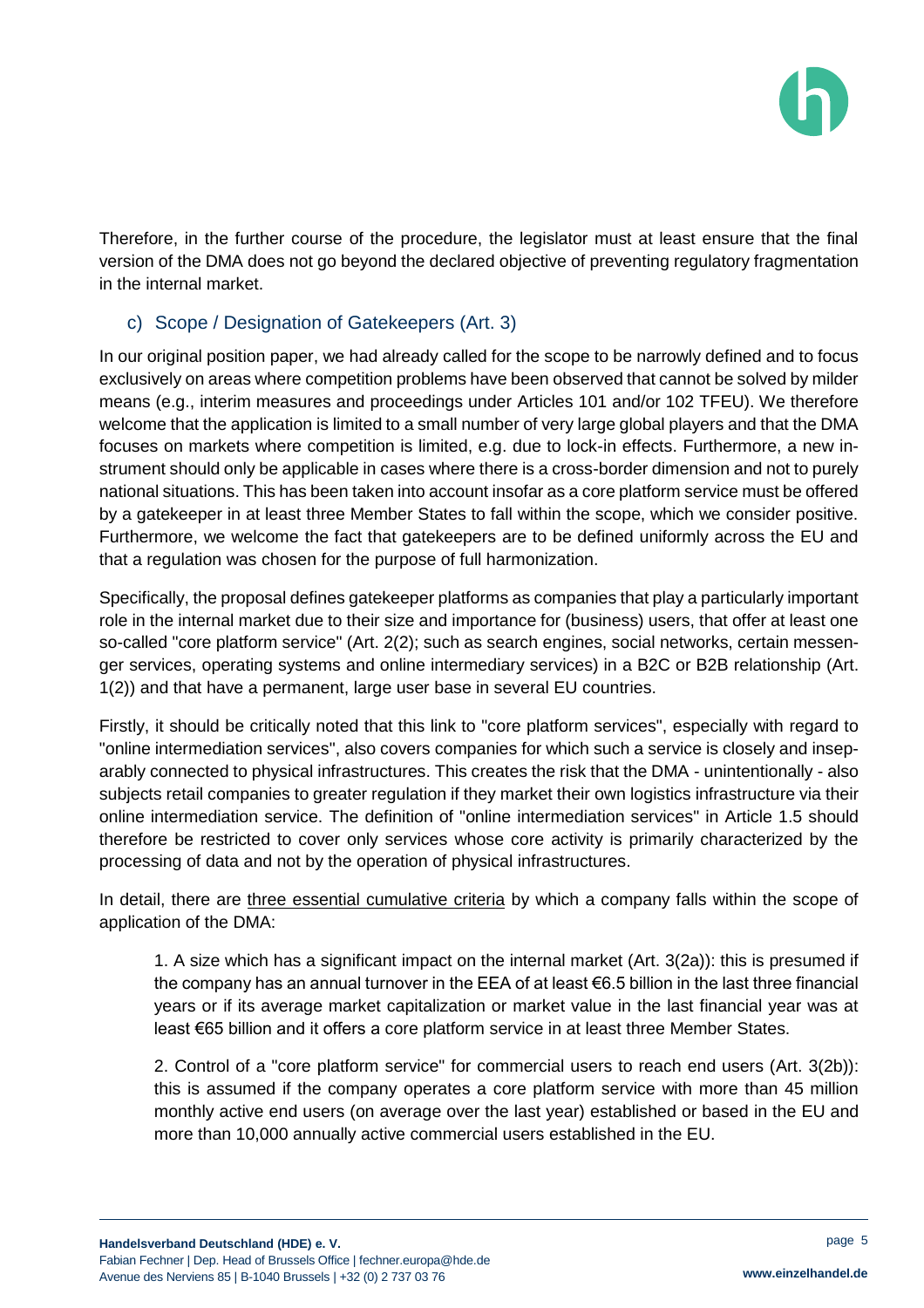

3. An (expected) established and lasting position (Art. 3(2c)): this is assumed if the company has fulfilled the two criteria from 2.) in each of the last three financial years.

First of all, with regard to point 2, the Commission is called upon under Article 3(5) to propose by delegated act a methodology for calculating the figure of 45 million active users/month. In this context, we would like to emphasize that the calculation must be based on *actual* active users who use the platform on a permanent basis, i.e. regularly or repeatedly, and not just once or consequently having become non-active users.

Furthermore, Article 3(1)(c) specifically states that the company "enjoys an entrenched and durable position … or it is foreseeable that it will enjoy such a position in the near future." As the last halfsentence is not reflected in the quantitative concretization (= the other two criteria must have been fulfilled in each of the last three financial years), thus it is completely unclear when this should be "foreseeable" and only legal uncertainty is created, we plead for deletion of this provision.

If all quantitative thresholds have been met, the company in question is presumed to be a gatekeeper - unless it submits "sufficiently substantiated arguments" proving otherwise (Art. 3(4)), with the burden of proof explicitly resting with the company (Recital 23). In principle, we support this provision, as it takes into account that justified exceptions must be possible in individual cases. Considering the enormous consequences of a company's role as a gatekeeper, this provision (in its application) should be given a high priority. We assume that the Commission will clearly and comprehensibly explain what is meant by "sufficiently substantiated arguments" in good time before the Regulation becomes applicable, so that these can be measured against an objective standard after submission by an affected company. In contrast to Recital 23, we are of the opinion that economic and efficiency-related arguments should also be taken into account. At the same time, it should also be defined in more detail under which conditions the Commission can reject the arguments presented and that this must also be "sufficiently substantiated".

However, we are much more critical of the subsequent provision in Article 3(6): even if the defined thresholds are not met, the Commission can evaluate the specific situation of a particular company in the context of a market investigation (pursuant to Article 15) and decide to nevertheless qualify it as a gatekeeper on the basis of a qualitative assessment. This passage clearly gives the Commission too much room for manoeuvre and reduces the previously clearly and quantitatively defined criteria to absurdity, since the Commission can decide on the gatekeeper status independently of these and largely freely. Ultimately, the regulation thus deprives companies of all legal and planning certainty.

If, contrary to the position of the HDE, this qualitative assessment is retained, "multihoming" should at least be taken into account as an additional criterion - in addition to an explicit consideration of the market share of a potential gatekeeper. Markets with strong multihoming - such as online retail - generally offer greater competitive intensity. This would also introduce a more risk-based element into the status assessment.

In addition, providers of core platform services that do not yet have an "entrenched and durable position" but are expected to do so in the near future (Recital 26/Art. 15(4)) would already be subject to "a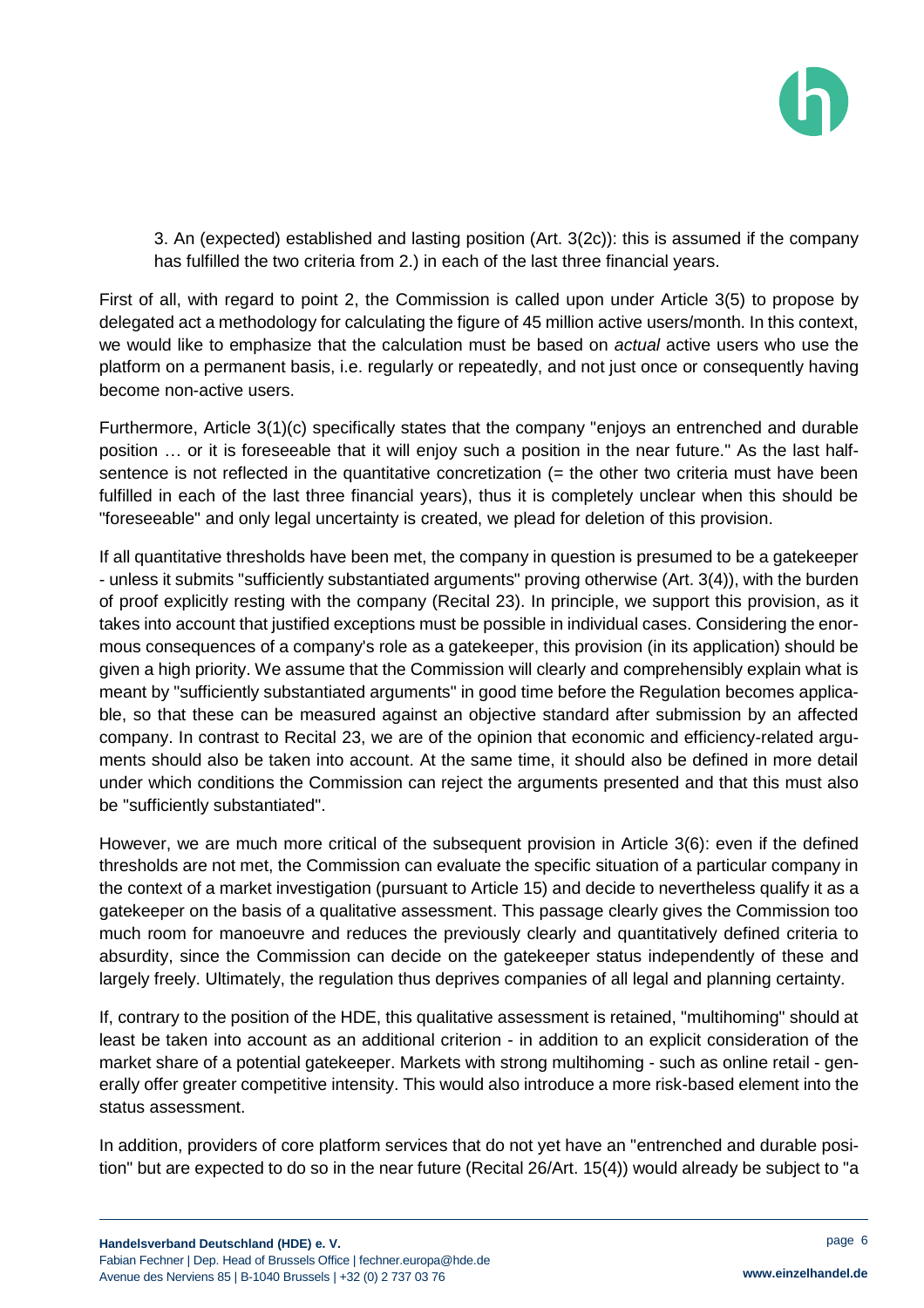

subset of obligations" (Recital 26) "appropriate and necessary to prevent the gatekeeper concerned achieves by unfair means [such] an entrenched and durable position in its operations" (Art. 15(4); see also Recital 27). However, it remains completely unclear at what point such a potential gatekeeper can be considered as an addressee for this special regulation.

After an overall consideration of the framework for the designation of gatekeepers from Article 3, it can be stated that the Commission does ostensibly focus on initially clear, quantitative criteria in order to identify gatekeepers. However, numerous exceptions have been integrated that allow the Commission to also take action against companies that do not meet the criteria or - in the Commission's view - do not yet meet them. This weakens the legal certainty and increases the potential for abuse of the instrument. Therefore, the scope of application of the DMA and the resulting powers of the Commission should be clearly limited to the companies defined under Article 3(2).

#### d) Obligations for Gatekeepers (Art. 5 & 6)

In addition to the definition of the gatekeeper, the DMA consists of two pillars, a market investigation tool (see below) and a list of prohibited practices. Seven such obligations are supposed to apply to gatekeepers in principle (Art. 5), while for another list of eleven obligations a specification can be made by the Commission in the context of a dialogue (Art. 6). The latter seems to be a kind of "dark grey list", where the Commission can question whether the measures taken by the gatekeeper are sufficient to achieve the objectives. If, in the Commission's view, these measures are insufficient, it can specify the measures.

The fact that the Commission can challenge specific individual compliance with the provisions of Article 6 and impose more precise obligations is not conducive to legal certainty. Moreover, the artificial separation of the sets of obligations that this creates seems incomprehensible and will have little effect on companies in practice. Since the Commission, as the enforcement authority, is responsible for ensuring compliance with the obligations anyway (Art. 24), it can enter into a dialogue with the companies concerned at any time, demand improvements or make specifications - irrespective of whether the obligation stems from Article 5 or 6.

We therefore call for a clear delimitation of the catalogues of obligations. If it is apparently obvious even to the Commission that the obligations under Article 6 are not concrete and specific enough (for each potentially affected company) to be implemented "simply", why should companies be liable for a breach of the rules from day 1? There is therefore a need for a regulated procedure that specifies when exactly and under what conditions, for which type of gatekeeper, the Article 6 obligations also apply. Within the framework of such a procedure, companies must also be able to explain why certain obligations are either not relevant in their case or would even have negative effects. A "comply or explain" approach would be conceivable, in which the gatekeeper either complies directly with the requirements or alternatively justifies why this is not necessary and appropriate, whereupon a dialog with the Commission is initiated. However, the draft does not yet allow for precisely such a justification. Rather, exceptions to the requirements of Articles 5 and 6 on the basis of Article 8 are only possible in narrowly defined extreme cases (see below).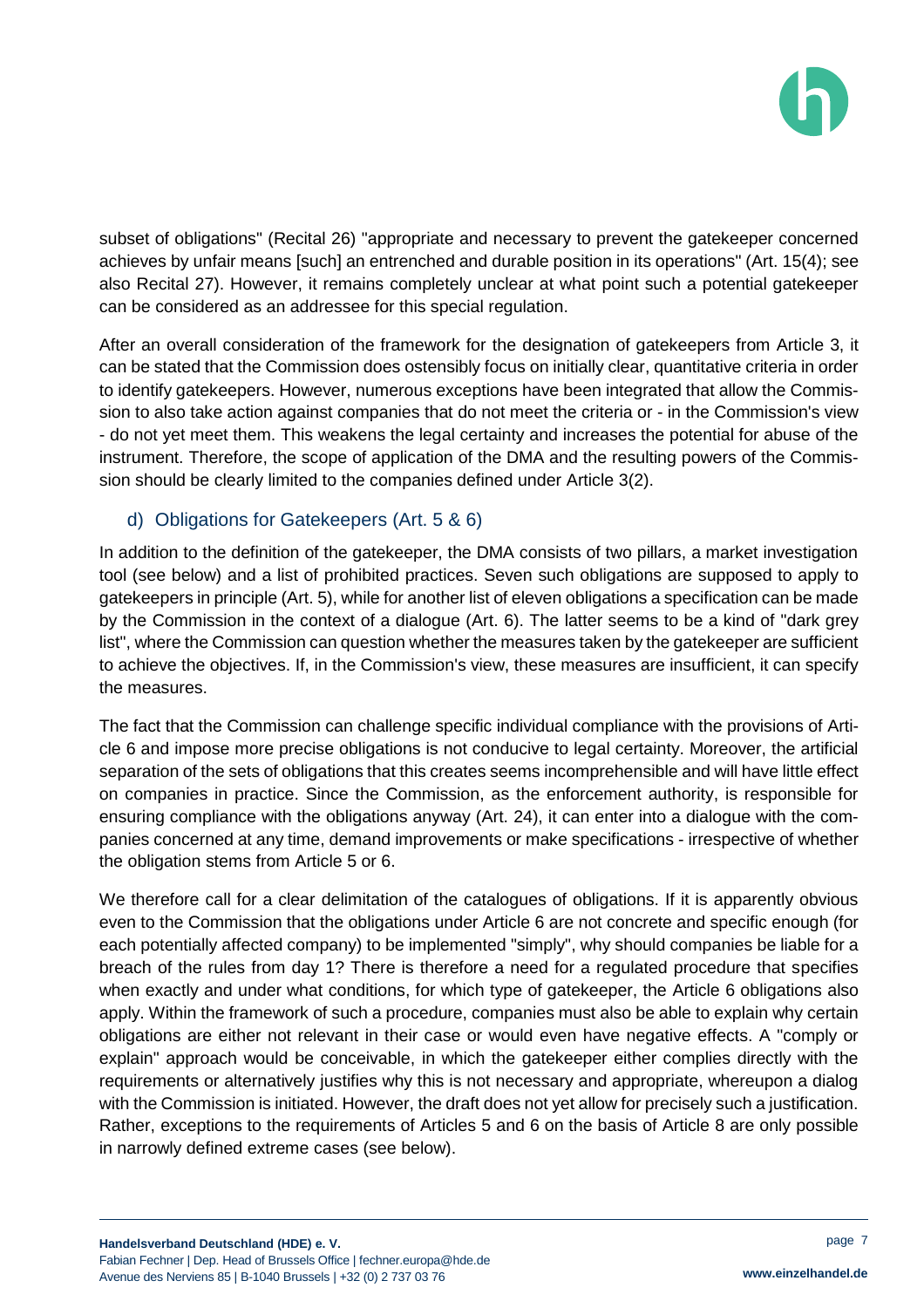

Furthermore, the catalogue of obligations seems to have been pieced together from very different previous and ongoing antitrust cases. As a result, evaluations from sometimes very specific cases have been unreflectively cast into generally applicable rules that are now to apply indiscriminately to every gatekeeper, regardless of the industry in which the gatekeeper is active. This can have counterproductive effects and lead to unintended consequences, especially since the impact of certain practices on other affected industries - beyond their original case - has not been sufficiently examined in the impact assessment for the DMA. In many cases, therefore, it is not possible to foresee how exactly the provisions will be applied outside their original context, and in some cases it is even questionable whether application is justified at all.

This may lead to the following unintended, paradoxical result: i) on the one hand, an overly broad restriction of uncritical conduct if the provisions are applied outside their original context, and at the same time ii) on the other hand, an insufficient restriction of existing unfair conduct due to a lack of specificity. A prohibition that may make sense in the hotel industry does not necessarily lead to the desired result in the retail sector (see also the comments on Art. 5 (c) below). While certain companies and their practices are clearly reflected in the obligations, others will wonder what these sometimes very specific obligations mean for their own business activities. At the same time, the question arises as to how future-proof regulations are that were drafted almost exclusively with a look in the rear-view mirror.

We therefore call for clarification that provisions from Articles 5 and 6 can be "core service-specific" and thus cannot be applied to other, core platform services under certain circumstances. Thus, it should be possible for a gatekeeper to demonstrate that a particular measure is not relevant to its business model. The DMA even already recognizes this logic to a limited extent. Some of the obligations already apply only to certain categories of core platform services, e.g. Article 6 (k) is only applicable to "stores for software applications". We propose to broaden this approach.

Finally, we find it extremely questionable that the catalogue of obligations from Articles 5 and 6 can be expanded by the Commission at any time (and largely on its own) by delegated act (Art. 10). At the same time, only very soft limits are set for the Commission for this procedure. While the explanatory part of the proposed regulation still explicitly refers to the fact that only obligations for which "sufficient experience" is available have been included (page 6), the possibility of expanding the catalogue of obligations in an expedited procedure therefore seems inappropriate. Also against the background of the far-reaching consequences that additional obligations may have for the companies concerned, we therefore call for an update of the catalogue of obligations to be subject to the ordinary parliamentary procedure, including an appropriate transition period for each individual adjustment.

Specific considerations for individual obligations:

 *Gatekeepers shall refrain from giving preference in ranking to services and products offered by the gatekeeper itself or by a third party belonging to the same company over similar services or products offered by third parties, and shall rank on the basis of fair and non-discriminatory conditions (Art. 6(1)(d)).*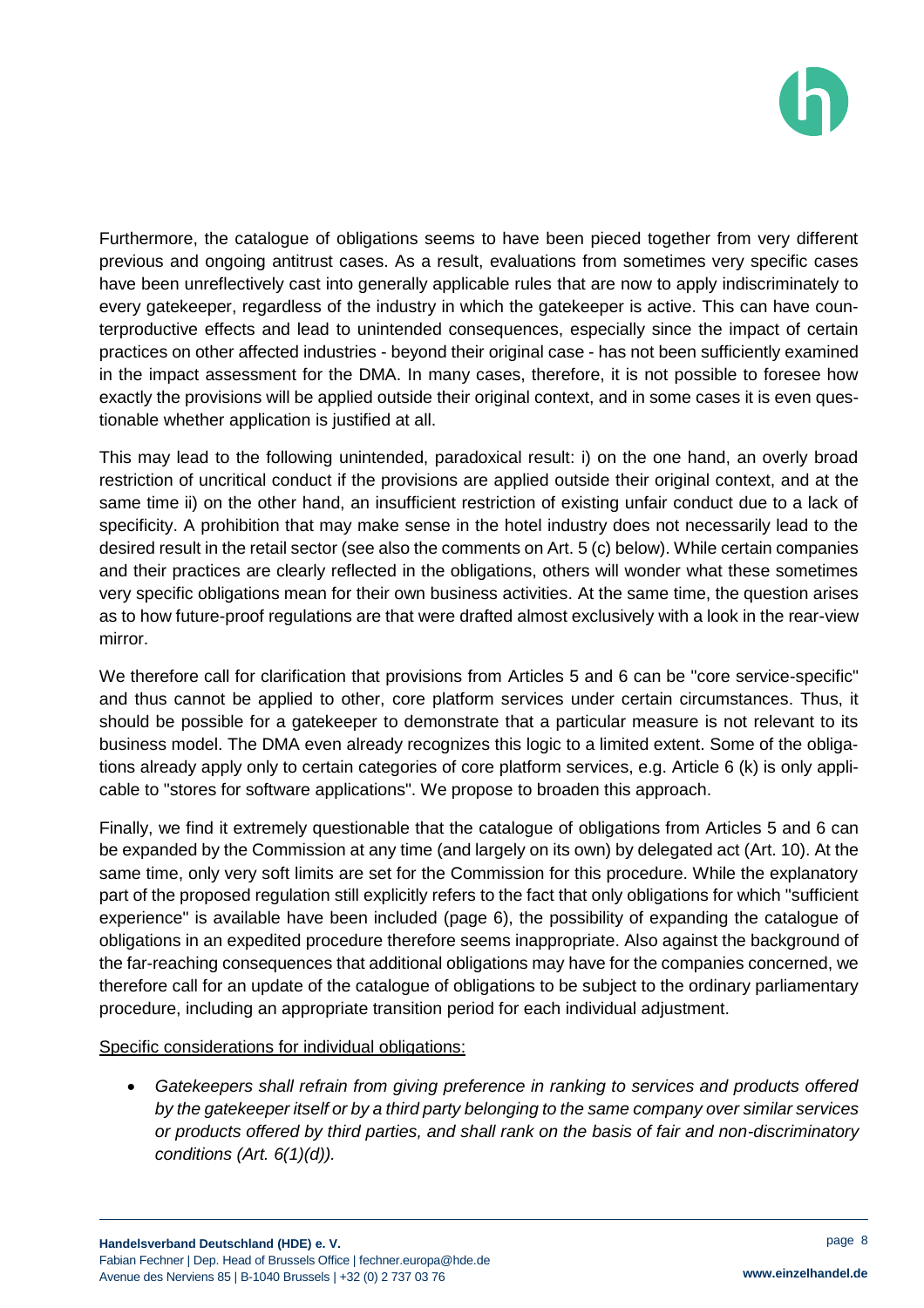

The use of so-called self-preferencing is recognized in the retail sector online and offline as an efficiency-enhancing and pro-competitive practice. The design of stores and webshops is an essential part of entrepreneurial freedom and self-preferencing is used online and offline to optimize business operations in terms of sales, profitability, logistics, etc. Introducing private labels to compete with branded products or to differentiate oneself from other retailers or opening an (online) store to third parties leads to more competition, thus more innovation, better prices and more choice for consumers.

At this stage, moreover, there is neither case law nor robust experience on the competitive consequences of self-preferencing in online and offline retailing that would justify a blanket ban on self-preferencing. The European Court of Justice has clarified that in order to prohibit certain practices, there must be sufficiently reliable and robust experience confirming that the practice by its very nature impairs the proper functioning of competition. The only area in which the Commission has such robust experience concerns search engines.

We therefore believe that self-preferencing must in principle be subject to a case-by-case analysis and an effects test, as recommended by the expert report to the Commission on "Competition Policy for the Digital Era," which does not consider self-preferencing to be abusive in principle<sup>1</sup>. A blanket ban seems inappropriate - also against this background - because selfpreferencing can have important pro-competitive and efficiency-enhancing effects, as the EU Observatory for Online Platforms also recognizes in its report on differentiated treatment<sup>2</sup>. Therefore, a case-by-case assessment is imperative to evaluate the impact of this practice in a specific case. Furthermore, the P2B Regulation has already introduced criteria regarding ranking transparency for business users. It is too early to assess the impact of this requirement and therefore too early to conclude that it has not had the desired effect.

 *Gatekeepers shall allow commercial users to advertise offers to end users acquired via the core platform service and to conclude contracts with these end users, regardless of whether they use the gatekeeper's core platform services for this purpose (Art. 5 (c)).*

In the case of this requirement, which originates from the smartphone app store sector, a worrying free-rider issue arises in relation to online marketplaces for goods. If sellers on marketplaces are allowed to refer to offers in their own online store or on other platforms without restriction, marketplaces effectively degenerate into pure advertising platforms, which calls the entire business model into question given the low margins in online retailing. Sellers (especially e.g. manufacturers of branded products) would systematically refer customers to their own web shops/direct sales channels and thus pull them away from marketplaces. However, providing contacts to a large number of consumers is the core business of any e-commerce platform. If this is de facto prohibited above a certain size, European e-commerce platforms will also lack the incentive to invest. Especially in the case of sellers from EU third countries,

l

<sup>&</sup>lt;sup>1</sup> "Self-preferencing is not abusive per se, but should be subject to an effects test." <u>https://ec.europa.eu/com-</u> [petition/publications/reports/kd0419345enn.pdf](https://ec.europa.eu/competition/publications/reports/kd0419345enn.pdf) (p. 66)

<sup>2</sup> "In the online platform economy, differentiation is inherent in rankings, whose exact function is to list content in an order of importance or relevance in view of the platform's offering to end-users." [https://ec.eu](https://ec.europa.eu/newsroom/dae/document.cfm?doc_id=68355)[ropa.eu/newsroom/dae/document.cfm?doc\\_id=68355](https://ec.europa.eu/newsroom/dae/document.cfm?doc_id=68355) (p. 5)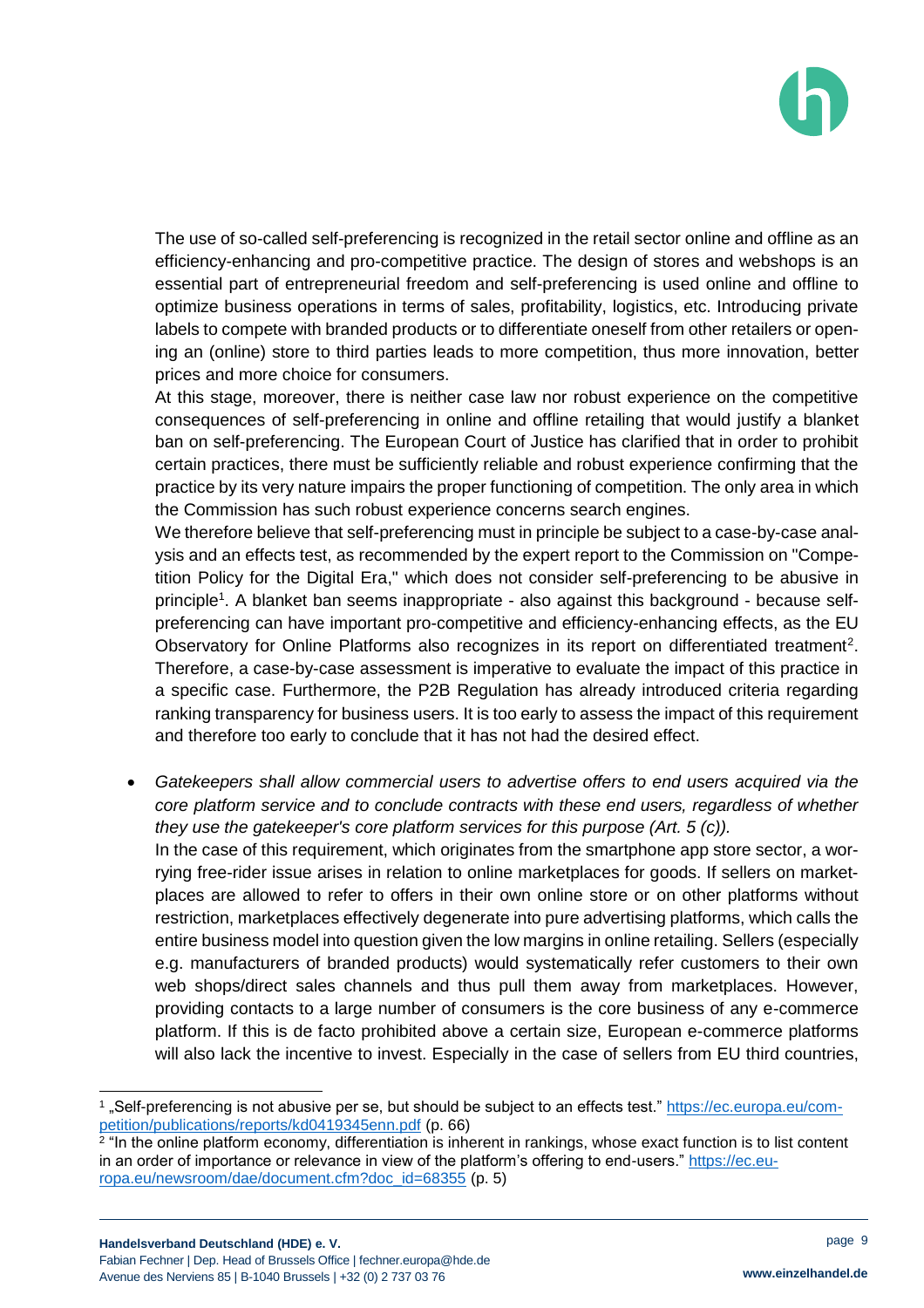

this obligation would also lead to another undesirable effect: While the platform cannot close the account of such a third-country merchant (as there is no infringement), its activity through its own channels can be controlled much more poorly. This would clearly contradict the efforts of the Digital Services Act, the sister proposal to the DMA.

 *Gatekeepers should refrain from merging personal data from core platform services with personal data from other services/third party services and from enrolling end users in other services of the gatekeeper in order to merge personal data, unless the end user has been given a choice in this regard in accordance with Regulation (EU) 2016/679 and has consented (Art. 5 (a)).*

With regard to the issue of data use, we would like to emphasize that we consider it positive that the use of personal data within the limits of the General Data Protection Regulation (GDPR) continues to be possible. The GDPR stipulates that companies need a legal basis for any data processing - and that includes the aggregation of data from multiple services. Even where data is used on the basis of legitimate interests without explicit consent, end users have extensive rights under the GDPR to influence such use (e.g., by opting out). The GDPR therefore adequately and appropriately regulates this situation and the proposed rule in Article 5 (a) is superfluous.

 *Gatekeepers shall grant third parties operating online search engines access to ranking, search, click and display data relating to unpaid and paid search results generated by end users in the gatekeeper's online search engines at their request on fair, reasonable and nondiscriminatory terms, subject to anonymization of the search, click and display data, which is personal data (Article 6(1)(j)).*

It should be clarified that search functions in online stores are not to be equated with online search engines and may therefore not fall within the scope of this provision. When searching an online store or marketplace, the aim is to find specific products in precisely this store and not to search for suitable websites on the Internet. Admittedly, this already follows from the relevant definition of "online search engine" in the P2B Regulation. Nevertheless, a corresponding explicit clarification would be desirable.

It is also to be welcomed that the Commission can suspend a specific obligation in whole or in part upon a justified request by a gatekeeper pursuant to Article 5 or 6 (Article 8). However, the material hurdles for this seem to us to be set too high. A suspension should only be possible in cases where the viability of the gatekeeper's business activities is at risk and only if there are exceptional circumstances over which the gatekeeper has no influence. In addition, the envisaged annual review of the suspension decision leads, in our opinion, to a high administrative burden. Although the possibility of suspension should be retained in principle, we advocate a substantive and procedural simplification of the provision. In particular, it should be possible for affected companies to justify conduct that does not comply with the requirements of Articles 5 and 6 in each individual case by referring to pro-competitive effects or to the result of a comprehensive weighing of interests, in line with the "comply or explain" approach mentioned above.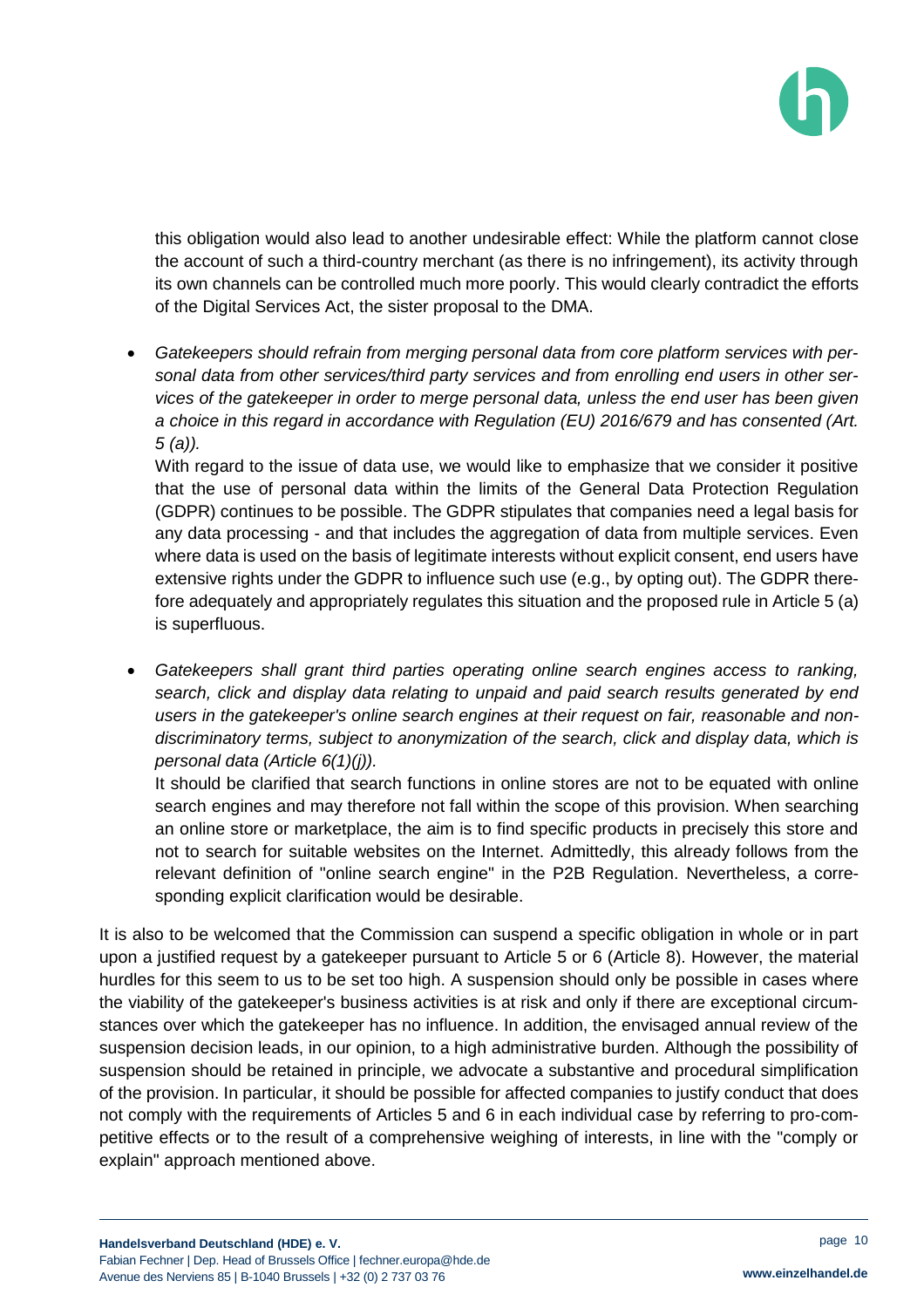### e) Market Investigation Tool (Art. 14-17)

The Commission had originally intended to use this instrument to examine markets (from all sectors) that are "on the verge of failure" - i.e., reveal structural competition problems - and, if necessary, impose remedial measures on a case-by-case basis (e.g., unbundling/divestiture of companies). However, the instrument was "downgraded" due to concerns expressed by the Commission's internal review panel and now primarily complements the wider DMA framework. This is to be welcomed in principle and should be retained in the further procedure, especially in view of the fragile legal basis. In principle, a market investigation should only be carried out under very exceptional circumstances.

#### f) Remedial Measures (Art. 16)

In the case of systematic infringements and if no alternative, equally effective measures are available, the Commission may impose remedies (Art. 16) in addition to fines (Art. 26), such as requiring a gatekeeper to sell an undertaking or parts thereof. Companies are considered to be "systematically infringing" if at least three fines have been imposed within five years.

A new instrument allowing the imposition of remedies without a finding of competition law violations would be a disproportionate and serious interference with the free market economy and a significant departure from the fact-based approach to competition law used today, which is subject to clear standards and judicial review. In addition, there are considerable constitutional concerns regarding the planned structural and abuse-independent powers of intervention. There is also the question of how the structural remedies can be effectively enforced against players from non-EU countries.

However, should this path be pursued further, this power must be exercised in strict compliance with the principle of proportionality and with due regard for appropriate safeguards, the rights of defense of the companies concerned and principles of due process under the rule of law. This requires a caseby-case analysis and written notification of the objections to the affected parties. We see good approaches to this in the present proposal.

#### g) Further Points

- Applicability: Article 39 provides for a transitional period of only six months until the rules become applicable. This is far too short and insufficient to implement the extensive and complex obligations operationally. Affected companies could be forced to change their entire business model. The P2B Regulation, which deals with comparatively easy-to-implement transparency and information obligations, provided for a transition period of 12 months. The period should therefore be extended to at least 24 months. It may also be worth considering making implementation periods generally more flexible and only allowing them to begin once all the guidelines and delegated acts required for application are available in final form. In the past, there have often been cases where these documents were not available until after the application deadline, making it de facto impossible for the companies concerned to apply the regulations.
- Further reporting requirements: Articles 12 and 13 provide for further reporting obligations at the expense of gatekeepers, which are to be rejected in this form. The obligation under Article 12 to notify all mergers and acquisitions to the Commission should be deleted in favour of the existing